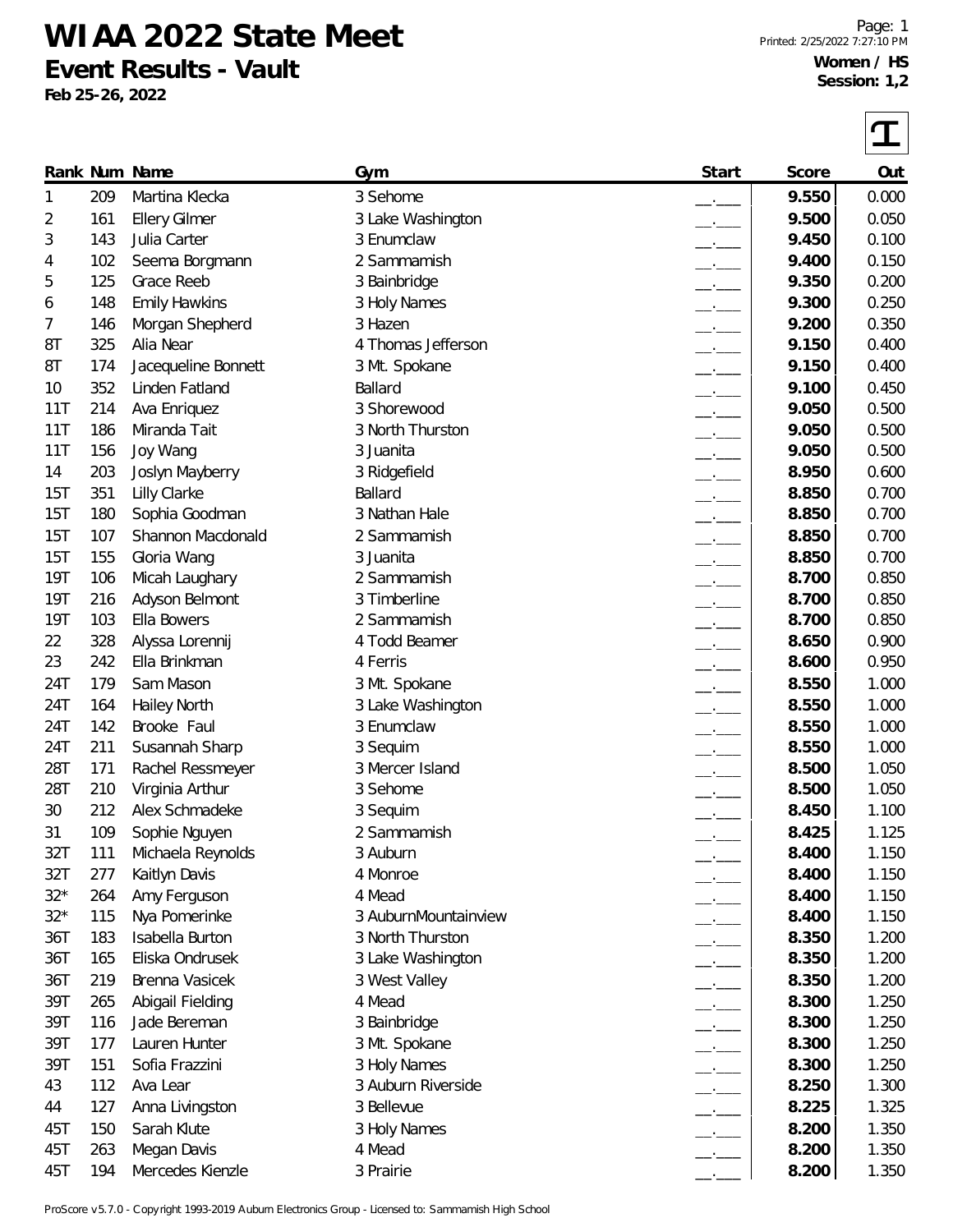**WIAA 2022 State Meet Event Results - Vault**

**Feb 25-26, 2022**

 $\sqrt{ }$ 

|            |     | Rank Num Name         | Gym                | Start                    | Score | Out   |
|------------|-----|-----------------------|--------------------|--------------------------|-------|-------|
| 45T        | 152 | Juna Markhotok        | 3 Ingraham         | $-1$                     | 8.200 | 1.350 |
| 45T        | 218 | Kaitlyn Askay         | 3 West Seattle     | $ -$                     | 8.200 | 1.350 |
| 50T        | 353 | Naomi Kildal          | Ballard            | $ -$                     | 8.150 | 1.400 |
| 50T        | 350 | <b>Alex Bullock</b>   | Ballard            | $-$                      | 8.150 | 1.400 |
| 50T        | 205 | Bella DeLaRosa        | 3 Ridgeline        | $-$                      | 8.150 | 1.400 |
| $53*$      | 241 | <b>Avery Burns</b>    | 4 Ferris           | $ -$                     | 8.100 | 1.450 |
| $53*$      | 134 | Lauren Stewart        | 3 Columbia River   | $-$                      | 8.100 | 1.450 |
| $53*$      | 114 | Jade Porter           | 3 Auburn Riverside | $-$                      | 8.100 | 1.450 |
| 56T        | 195 | Gretchen Lane         | 3 Prairie          | $-1$                     | 8.050 | 1.500 |
| 56T        | 119 | Avery Gray            | 3 Bainbridge       | $-1$                     | 8.050 | 1.500 |
| 56T        | 135 | Sydney Stahl          | 3 Columbia River   | $ -$                     | 8.050 | 1.500 |
| 56T        | 213 | Olivia Powell         | 3 Shorecrest       | $-1$                     | 8.050 | 1.500 |
| 60T        | 163 | Kayla Muneta          | 3 Lake Washington  | $ -$                     | 7.950 | 1.600 |
| 60T        | 166 | Daisy Penney          | 3 Lake Washington  |                          | 7.950 | 1.600 |
| 60T        | 101 | Emi Bender            | 2 Sammamish        | $ -$                     | 7.950 | 1.600 |
| 63T        | 271 | Tabitha Pierce        | 4 Mead             | $-1$                     | 7.900 | 1.650 |
| 63T        | 188 | Janay Walker          | 3 North Thurston   | $\overline{\phantom{a}}$ | 7.900 | 1.650 |
| 63T        | 189 | Kalisha Walker        | 3 North Thurston   | $ -$                     | 7.900 | 1.650 |
| 63T        | 207 | Katie Chaleunphonh    | 3 Roosevelt        | $-$                      | 7.900 | 1.650 |
| 63T        | 178 | Nora Houske           | 3 Mt. Spokane      | $-$                      | 7.900 | 1.650 |
| 68T        | 273 | Annalise Thackston    | 4 Mead             | $\overline{\phantom{a}}$ | 7.850 | 1.700 |
| 68T        | 158 | Zara Blackford        | 3 Juanita          | $\overline{\phantom{a}}$ | 7.850 | 1.700 |
| 68T        | 185 | Lindsay Schab         | 3 North Thurston   | $-$                      | 7.850 | 1.700 |
| 68T        | 279 | Kestrel Bahrey        | 4 Monroe           | $-1$                     | 7.850 | 1.700 |
| 68T        | 170 | Nancy Ta              | 3 Lindbergh        | $ -$                     | 7.850 | 1.700 |
| 68T        | 117 | Phare Dietrich        | 3 Bainbridge       | $ -$                     | 7.850 | 1.700 |
| 68T        | 254 | Krystal Bell          | 4 Kentlake         | $-1$                     | 7.850 | 1.700 |
| <b>75T</b> | 162 | Sophia Gordon         | 3 Lake Washington  |                          | 7.800 | 1.750 |
| 75T        | 169 | Emi Hirano            | 3 Lindbergh        |                          | 7.800 | 1.750 |
| 75T        | 276 | Jessica Roelser       | 4 Monroe           |                          | 7.800 | 1.750 |
| 78T        | 198 | Kylie Nemeth          | 3 Prairie          |                          | 7.750 | 1.800 |
| 78*        | 215 | Bryn Van Brunt        | 3 Snohomish        |                          | 7.750 | 1.800 |
| 78*        | 172 | Emma Schnabel         | 3 Mountainview     | $ -$                     | 7.750 | 1.800 |
| 81         | 187 | Lilyanna Tovia        | 3 North Thurston   | $\overline{\phantom{a}}$ | 7.700 | 1.850 |
| 82         | 266 | <b>Delaney Fritz</b>  | 4 Mead             | $ -$                     | 7.650 | 1.900 |
| 83T        | 193 | Alexis Kienzle        | 3 Prairie          | $ -$                     | 7.550 | 2.000 |
| 83T        | 120 | Kate Hansen           | 3 Bainbridge       | $\overline{\phantom{a}}$ | 7.550 | 2.000 |
| 85T        | 133 | Skylar MacDonald      | 3 Central Kitsap   | $-$                      | 7.500 | 2.050 |
| 85T        | 136 | Kendall Ball          | 3 Columbia River   | $ -$                     | 7.500 | 2.050 |
| 87         | 278 | Kalyn Rodland         | 4 Monroe           | $\overline{\phantom{a}}$ | 7.450 | 2.100 |
| 88T        | 348 | <b>Brooke Adkins</b>  | Ballard            | $-$                      | 7.350 | 2.200 |
| 88T        | 245 | Mckenna Holder        | 4 Heritage         | $\overline{\phantom{a}}$ | 7.350 | 2.200 |
| 88T        | 201 | Kylee Mayberry        | 3 Ridgefield       | $ -$                     | 7.350 | 2.200 |
| 91         | 349 | Caitlyn Adkins        | Ballard            | $\overline{\phantom{a}}$ | 7.300 | 2.250 |
| 92         | 197 | Madelyn Lewis         | 3 Prairie          | $-$                      | 7.200 | 2.350 |
| 93T        | 283 | Zahra Hernandez-Moore | 4 Monroe           | $ -$                     | 7.150 | 2.400 |
| 93T        | 126 | Shawna Smith          | 3 Bainbridge       | $-$                      | 7.150 | 2.400 |

ProScore v5.7.0 - Copyright 1993-2019 Auburn Electronics Group - Licensed to: Sammamish High School